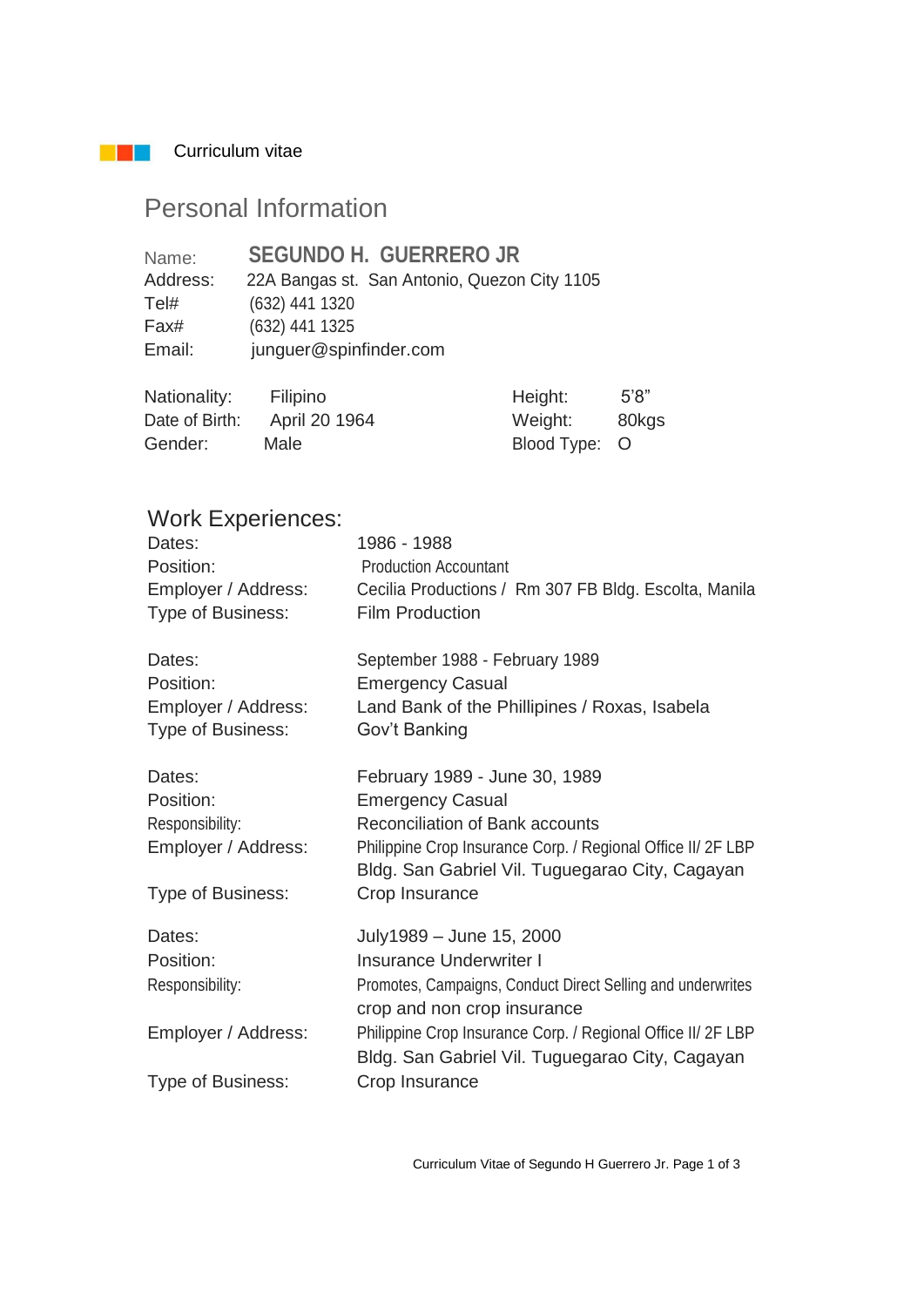**Curriculum vitae** 

| Dates:                   | June 16 2000 - March 31 2007                                           |
|--------------------------|------------------------------------------------------------------------|
| Position:                | Division Chief I – Administrative and Finance Division                 |
| Responsibility:          | Supervises the recording of all financial transactions, Preparation    |
|                          | of various schedules and reports and ensures the accuracy,             |
|                          | validity and appropriateness of all disbursement vouchers,             |
|                          | certifies to the availability of funds for disbursements and           |
|                          | recommends approval for payments                                       |
| Employer / Address:      | Philippine Crop Insurance Corporation Regional Office 1, 2nd           |
|                          | Floor LBP Bldg. Urdaneta City, Pangasinan                              |
| Type of Business:        | Crop Insurance                                                         |
| Dates:                   | April 1 2007 - July 31 2011                                            |
| Position:                | Acting Dept. Manager - Administrative Department                       |
| Responsibility:          | Supervises the activities of the Human Resource Division and           |
|                          | Property Management and General Services Division of the               |
|                          | Corporation                                                            |
| Employer / Address:      | Philippine Crop Insurance Corporation 7 <sup>th</sup> Floor NIA Bldg A |
|                          | EDSA, Diliman Quezon City                                              |
| Type of Business:        | Crop Insurance                                                         |
| Dates:                   | August 1 2011 - Present                                                |
| <b>Position:</b>         | <b>Acting Vice President - Support service group</b>                   |
| <b>Responsibility:</b>   | <b>Supervises the Administrative and Finance</b>                       |
|                          | <b>Department of the Corporation</b>                                   |
| <b>Employer/Address:</b> | Philippine Crop Insurance Corporation 7th Floor                        |
|                          | <b>Bldg. A Edsa, Diliman Quezon City</b>                               |
| <b>Type of Business:</b> | <b>Crop Insurance</b>                                                  |

## **Education and Training :**

| Dates:        | $1971 - 1976$                                     |
|---------------|---------------------------------------------------|
| Level/Degree: | <b>Elementary Education</b>                       |
| Awards:       | $2nd$ Honor                                       |
| Institution:  | <b>Sandiat Elementary School</b>                  |
| Dates:        | $1976 - 1980$                                     |
| Level/Degree: | <b>Secondary Education</b>                        |
| Awards:       | 1 <sup>st</sup> Honorable Mention                 |
| Institution:  | Roxas Memorial Agricultural and Industrial School |

Curriculum Vitae of Segundo H Guerrero Jr. Page 2 of 3